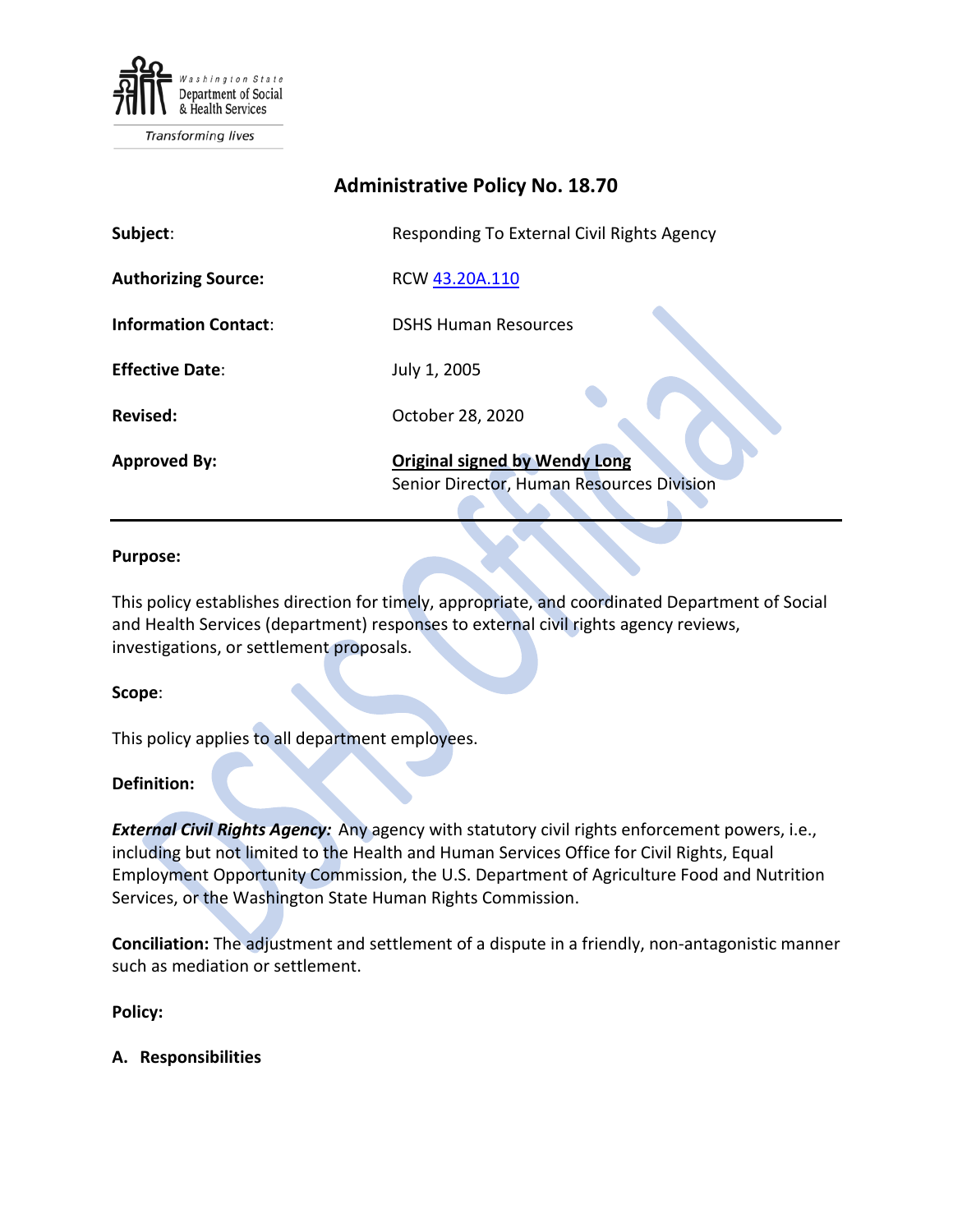Administrative Policy No. 18.70 October 28, 2020 Page 2

- 1. The goal of the department is to respond within the timeline provided by the external civil rights agency, and if necessary, to supplement the response with additional responsive information as it becomes available.
- 2. Appointing authorities notify the human resources division's employee investigations unit immediately by forwarding a copy of the correspondence when a notice of complaint, review, or request for information is received from an external civil rights agency. The employee investigations unit (EIU) may be contacted at [IRAUCOMPLAINTS@DSHS.WA.GOV.](mailto:IRAUCOMPLAINTS@DSHS.WA.GOV)
- 3. The appointing authority prioritizes the correspondence and develops a response in consultation with the employee investigations unit.
	- a. The EIU coordinates responses to the civil rights agency, including but not limited
		- to:
			- i. Establish the response due date;
			- ii. Review responses prior to submittal to the civil rights agency;
			- iii. Track completion and maintaining records of responses;
			- iv. Provide consultation on responses; and
			- v. Act as general liaison with the civil rights agency.
	- b. When a written notice of an investigation or compliance review is submitted by a civil rights agency, the EIU serves as liaison throughout the compliance review or complaint process and can be contacted at [IRAUCOMPLAINTS@DSHS.WA.GOV](mailto:IRAUCOMPLAINTS@DSHS.WA.GOV)

## **B. Process**

- 1. Response Phase
	- a. Appointing authorities or anyone who receives written notice concerning an investigation or compliance review from a civil rights agency must inform the employee investigations unit as soon as possible.
	- b. The EIU will designate the lead administration or division when two or more department programs are required to respond.
	- c. The administration must prepare the response, gather any information requested, and forward to the EIU at least five working days before the response is due:
		- $i.$  If no response date is apparent, the employee investigations unit will provide a date.
		- ii. The administration should determine, as soon as possible, if the response is going to take additional time or need modifications. If an extension is required, the extension should be requested through the employee investigations unit.
		- iii. Include time for review by the Attorney General's Office if appropriate.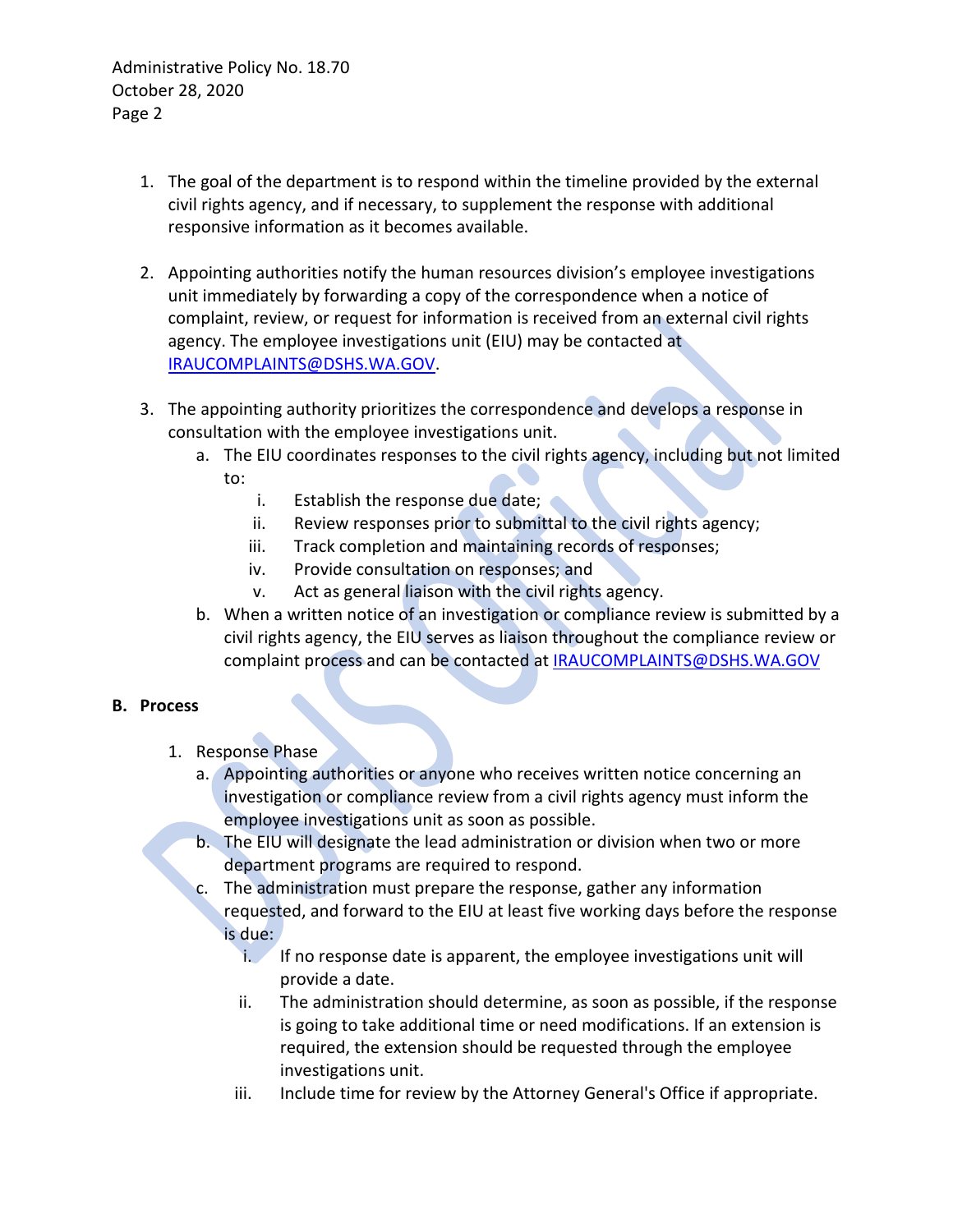- d. The EIU must review the administration's response and suggest modifications prior to submitting the response to the civil Rights Agency. The response must not be released until it has been reviewed and approved by the EIU.
- e. A final copy of the completed response and all attachments must be sent to the employee investigations unit.
- 2. Investigation Phase
	- a. If a civil rights agency seeks to interview department employees, gain access to additional information, or collect documentation on-site, the EI must notify the appointing authority.
		- i. If the program is directly notified by the civil rights agency, the appointing authority will notify employee investigations unit.
	- b. EIU may ask the impacted program to arrange employee interviews, provide additional information, and collect documentation.
- 3. Conciliation Phase
	- a. If a civil rights agency seeks to conciliate a complaint or compliance review through a settlement agreement, the appointing authority must notify the employee investigations unit.
	- b. The EIU must be informed of all requests for conciliation meetings, and an EIU representative should be present at the meetings as appropriate.
	- c. If a written agreement is presented, the employee investigations unit must coordinate responses to this document and review agreements for possible agency-wide impact.
	- d. The secretary will sign settlement agreements negotiated with any civil rights agency including federal and state agencies (e.g. Health and Human Services, Department of Justice, and Department of Agriculture.)

# 4. Monitoring Phase

- a. If conciliation or other written agreement is developed, the EIU must monitor progress of the terms.
- b. Within 21 calendar days of the date of the agreement, the appointing authority must submit a work plan to the EIU, including action steps and time frames for each item in the agreement.
- c. Within 21 calendar days of the date of the agreement, the appointing authority must also submit the action steps and time frames to the research and data analysis division for inclusion in the quarterly review process.
- d. All documentation must be submitted to the EIU five business days before the final review due date.